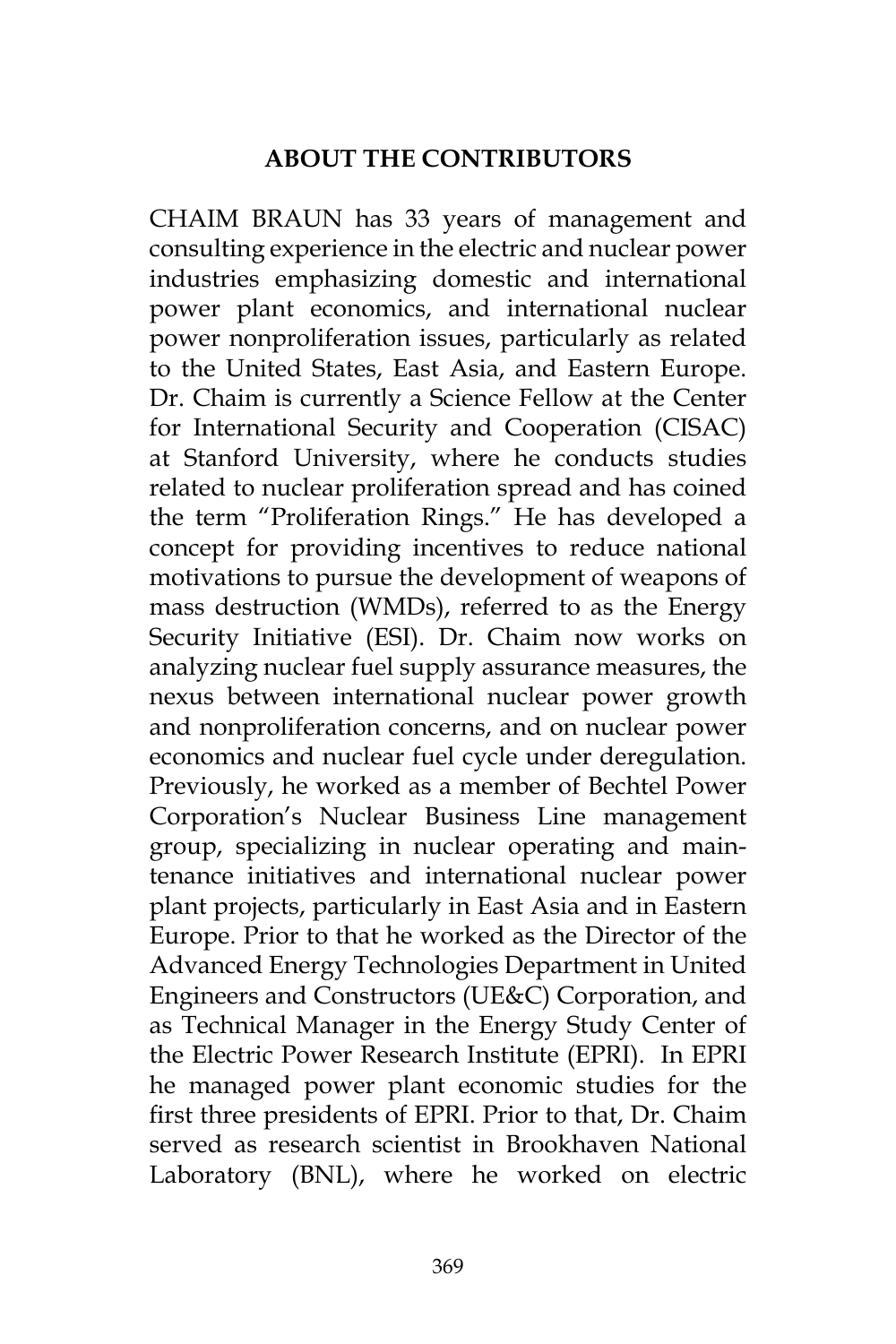energy storage optimizations, hydrogen production and storage and hydrogen injection into natural gas pipelines. Dr. Chaim received his education in Chemical and Nuclear Engineering, Nuclear Chemistry, and in Operations Research in the Technion (Israel Institute of Technology), in the Weizmann Institute in Israel, and in Cornell University, Ithaca, New York.

THOMAS DONNELLY is presently a Resident fellow at the American Enterprise Institute (AEI). He specializes in defense and national security. From 1995 to 1999, Mr. Donnelly was Policy Group Director and a professional staff member for the Committee on National Security (now named the Committee on Armed Services) in the U.S. House of Representatives. Mr. Donnelly is the author of AEI's *National Security Outlook*. His latest book is *Operation Iraqi Freedom: A Strategic Assessment* (AEI, 2004). He has also been editor of *Army Times* and deputy editor of *Defense News*. Mr. Donnelly received his B.A. from Ithaca College and his M.I.P.P. from the Johns Hopkins University School of Advanced International Studies.

GREGORY S. JONES is currently a Senior Researcher at RAND. He served as a defense policy analyst for the past 34 years, joining RAND in 1989. In May 1974, India's "peaceful nuclear explosion" steered his research into the areas of nonproliferation and counterproliferation. He was heavily involved in the studies which helped formulate the Ford-Carter policies in this area. The nuclear tests in 1998 again drew his research focus to nuclear weapons developments in South Asia. Over the course of his career, a major emphasis of his work has been the study of the potential for terrorists as well as hostile countries to acquire and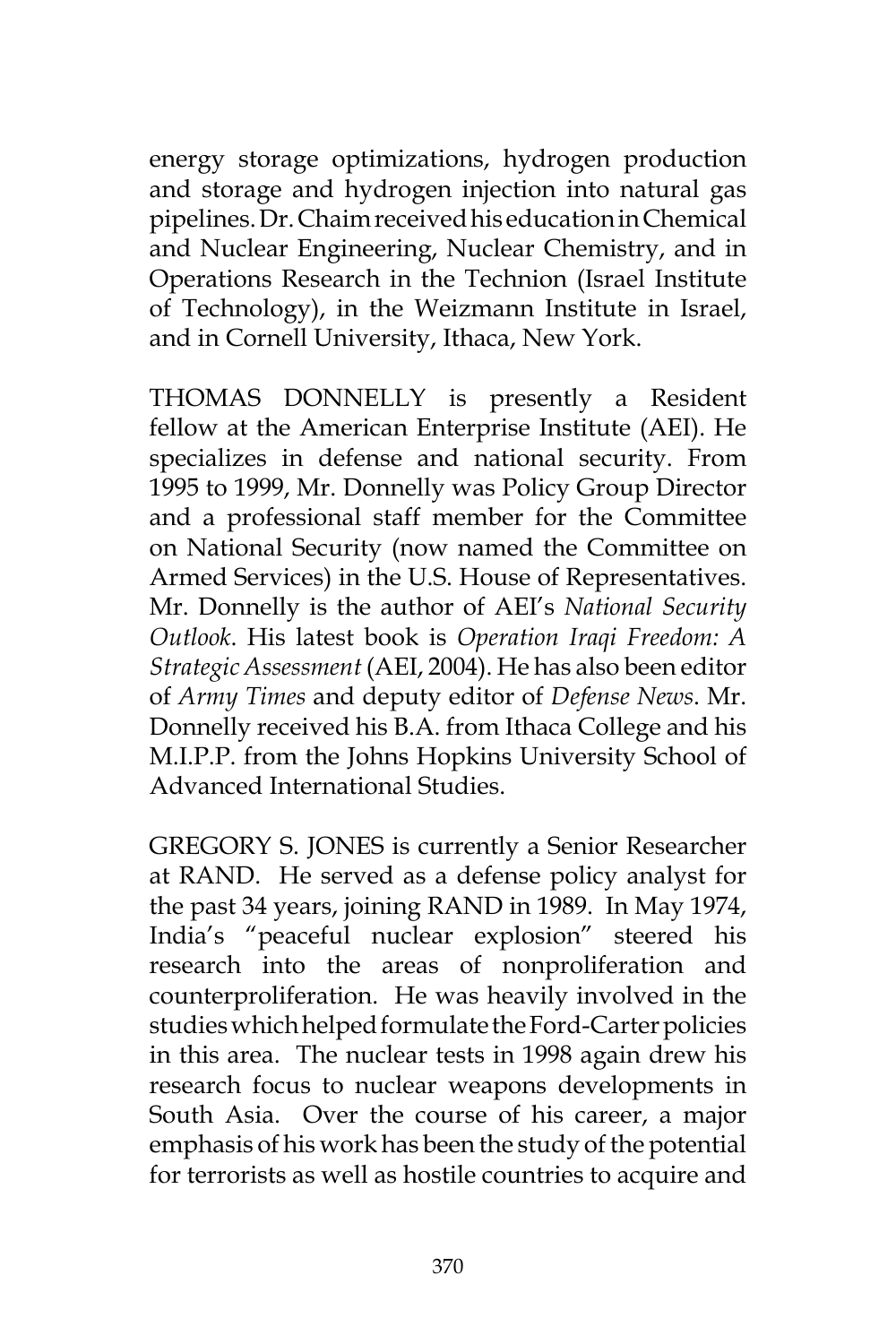use nuclear, chemical, biological, and radiological weapons, and the formulation of policies and actions to control and counter these weapons. Mr. Jones is a coauthor of the book *Swords from Plowshares*, as well as the author or coauthor of over 60 reports and articles.

PETER R. LAVOY directs the Center for Contemporary Conflict (CCC) and is Senior Lecturer at the Naval Postgraduate School (NPS) in Monterey, California. In the NPS Department of National Security Affairs, where he has been since 1993, Dr. Lavoy teaches graduate courses and supervises master's theses on nuclear strategy, weapons proliferation and counterproliferation, and South Asian politics and security. He served in the Office of the Secretary of Defense in 2000 as Principal Director for Requirements, Plans and Counterproliferation Policy, and for 2 1/2 years before that as Director for Counterproliferation Policy. Dr. Lavoy edited *Nuclear Weapons Proliferation: 2016* (special issue of *The Nonproliferation Review*, Vol. 13, No. 3, Fall 2006); and *Planning the Unthinkable: How New Powers Will Use Nuclear, Biological, and Chemical Weapons* (Cornell University Press, 2000). His newest books are *Learning to Live with the Bomb: India and Nuclear Weapons, 1947-2002* (Palgrave-Macmillan, forthcoming, 2008); *Asymmetric Warfare in South Asia: The Causes and Consequences of the Kargil Conflict*, editor, (Cambridge University Press, forthcoming, 2007); and *Terrorism, War, or Disease: Unraveling the Use of Biological Weapons*, co-editor (forthcoming, 2007). Dr. Lavoy received a Ph.D. in Political Science from the University of California, Berkeley and a B.A. in Government from Oberlin College.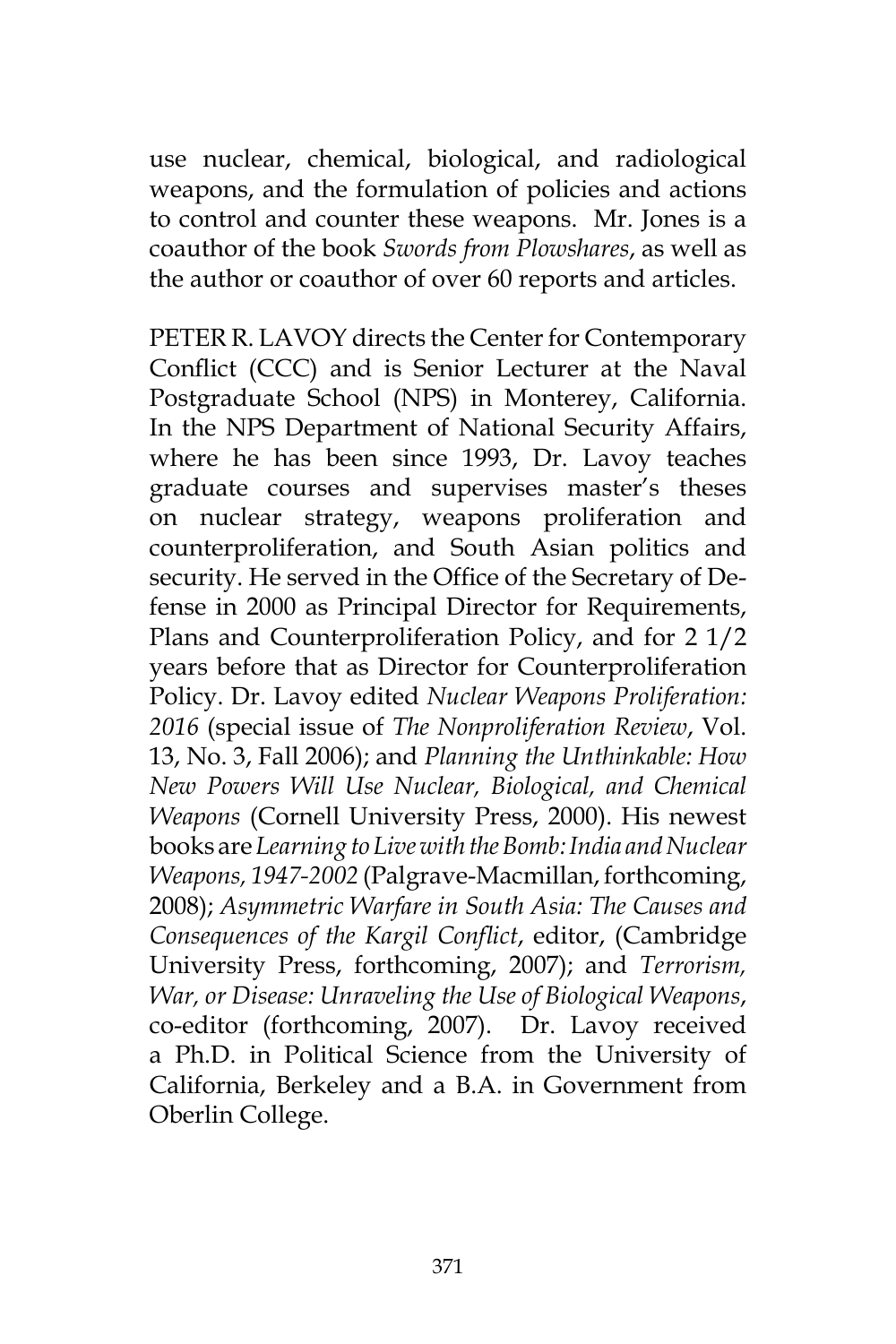ZIA MIAN is a Research Scientist and Director of the Project on Peace and Security in South Asia, at the Program on Science and Global Security, Woodrow Wilson School of Public and International Affairs, Princeton University. He is also a member of the core staff of the International Panel on Fissile Materials, an independent group of arms-control and nonproliferation experts from 15 countries working for cooperative international policies to secure, consolidate, and reduce stockpiles of highly enriched uranium and plutonium that can be used for making nuclear weapons. He teaches at the Woodrow Wilson School, and previously has taught at Yale University and Quaid-i-Azam University, Islamabad. He has worked at the Union of Concerned Scientists, Cambridge, Massachusetts, and at the Sustainable Development Policy Institute, Islamabad. In addition to his research and writing, Mr. Mian is active with a number of civil society groups working for nuclear disarmament, peace and justice, including serving on the Board of the Los Alamos Study Group, the United Nations NGO Committee on Disarmament, the International Network of Engineers and Scientists Against Proliferation, and Abolition 2000, a network of over 2000 peace groups in 91 countries. He also serves on the Board of the Eqbal Ahmad Foundation. Mr. Mian is the editor of several books, most recently *Between Past and Future: Selected Essays on South Asia by Eqbal Ahmad* and *Out of The Nuclear Shadow* (2002). Other books include *Pakistan's Crises of State and Society* (1997) and *Pakistan's Atomic Bomb and The Search for Security* (1995). His writings have also appeared in journals, magazines, and newspapers around the world. He has made two documentary films with Pervez Hoodbhoy, *Crossing The Lines: Kashmir, Pakistan, India* (2004) and *Pakistan and India Under The Nuclear Shadow* (2001).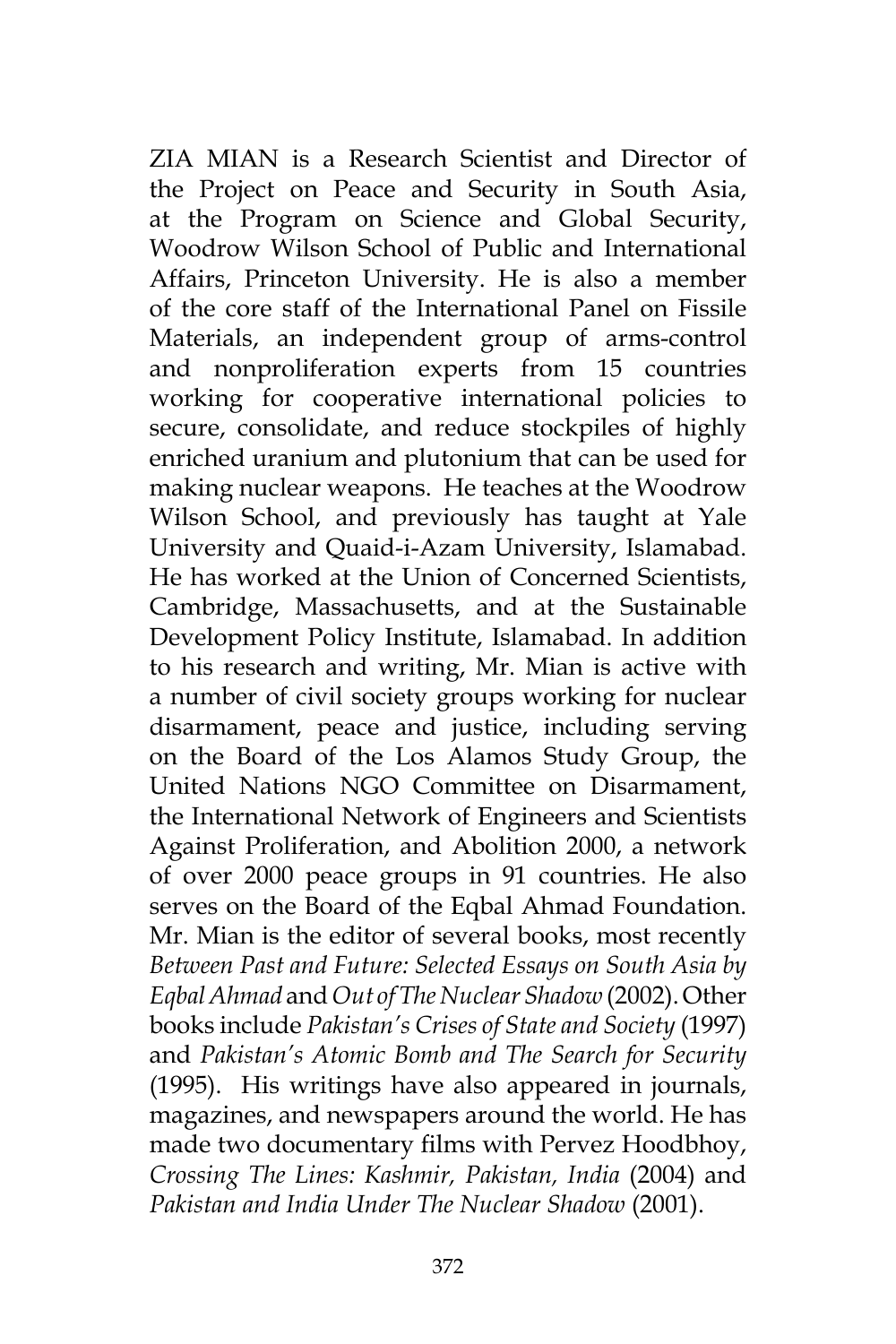ABDUL MANNAN is Director of the Directorate of Transport and Waste Safety at the Pakistan Nuclear Regulatory Authority. His responsibilities include establishing and maintaining regulatory frameworks for the physical protection of civilian nuclear facilities and transport links including import and export. He has authored or co-authored over 25 scientific papers on various research topics related to radiation and safety. Dr. Mannan holds masters' degrees in Physical Chemistry from Karachi University and Nuclear Engineering from the Centre for Nuclear Studies in Pakistan.

ABDUL H. NAYYAR served for over 30 years on the faculty of the Department of Physics, Quaid-i-Azam University, Islamabad. He has been a Research Fellow, and is now visiting research fellow, at the Sustainable Development Policy Institute, Islamabad, where he led the program on energy and education. Dr. Nayyar has also been a regular visiting fellow with Princeton University's Program on Science and Global Security since 1998. His research interests include fissilematerial production, nuclear weapons proliferation, consequences of nuclear war, and nuclear-reactor safety. He currently serves as President of Pakistan's Peace Coalition, a national network of peace and justice groups, and is the Co-convener of Pugwash Pakistan. Dr. Nayyar is the Executive Director of the non-profit group, Developments in Literacy, Pakistan.

GEORGE PERKOVICH is Vice President for Studies— Global Security and Economic Development, and Director of the Nonproliferation Program at the Carnegie Endowment for International Peace. His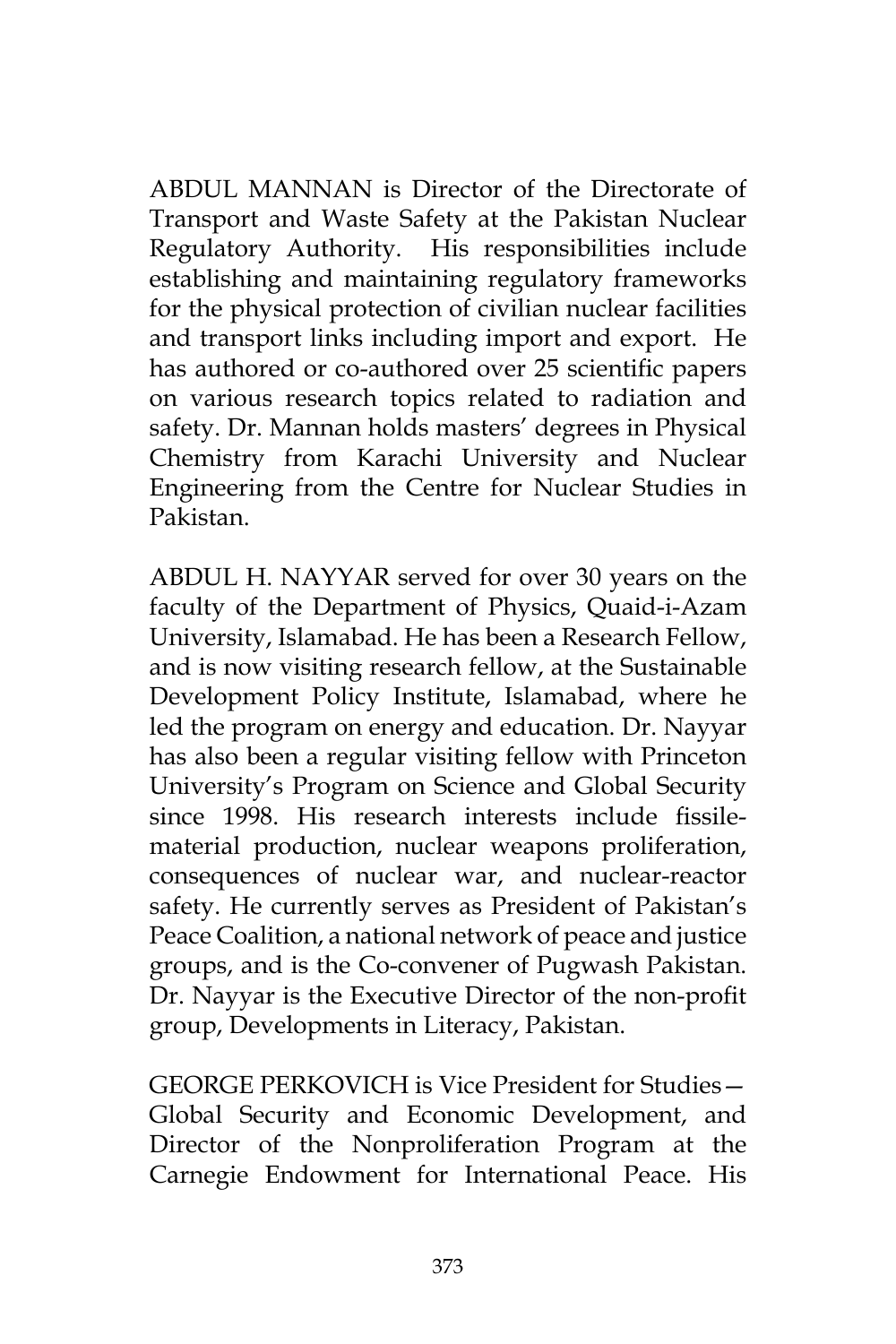personal research has concentrated on nuclear strategy and nonproliferation, with a focus on South Asia and Iran, and on the problem of justice in the international political economy. Dr. Perkovich is the author of the award-winning book *India's Nuclear Bomb*, which *Foreign Affairs* called "an extraordinary and perhaps definitive account of 50 years of Indian nuclear policymaking," and the *Washington Times* has called an "important . . . encyclopedic . . . antidote to many of the illusions of our age." The book received the Herbert Feis Award from the American Historical Association, for outstanding work by an independent scholar, and the A. K. Coomaraswamy Prize from the Association for Asian Studies, as an outstanding book on South Asia. Dr. Perkovich recently coauthored a major Carnegie report, *Universal Compliance: A Strategy for Nuclear Security*, a new a blueprint for rethinking the international nuclear nonproliferation regime. The report offers a fresh approach to deal with states and terrorists, nuclear weapons, and missile materials to ensure global safety and security. He is also developing a project on fairness in the international system, drawing on his interests in trade and globalization. His article, "Giving Justice Its Due," published in the July/August 2005 issue of *Foreign Affairs*, establishes the central theme of this project.

RAMAMURTI RAJARAMAN is emeritus professor of theoretical physics at Jawaharlal Nehru University, New Delhi. He has been a professor at the Indian Institute of Science, Bangalore, Cornell University, and visiting faculty at the Massachusetts Institute of Technology, Harvard, Berkeley, and Stanford Universities. He is a Fellow of both the Indian Academy of Science and the Indian National Science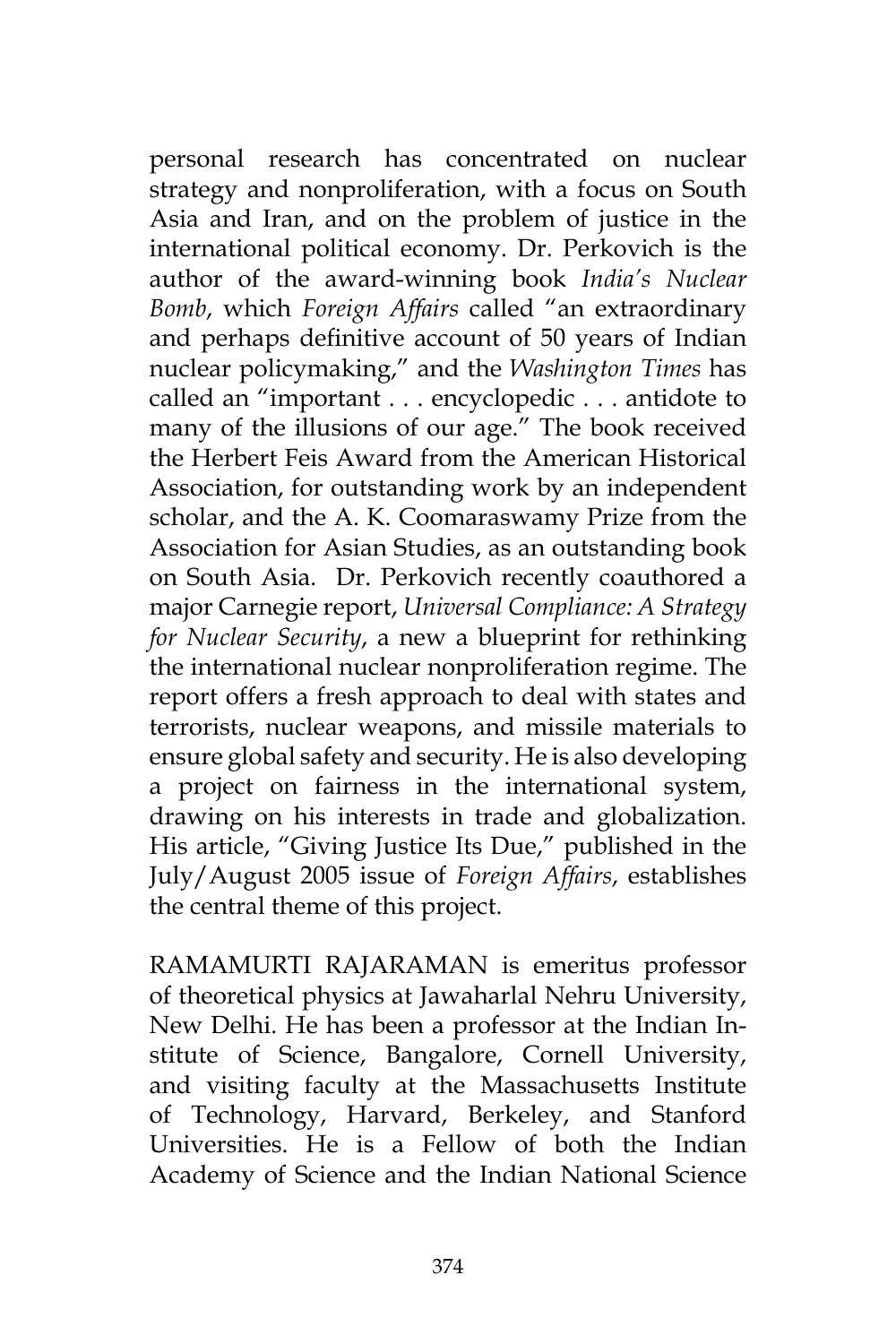Academy. He has twice been a member of the Institute of Advanced Study, Princeton, and is a regular visiting research scholar at Princeton University's Program on Science and Global Security since 2000. His research interests include, apart from different areas of theoretical physics, ending the production of fissile material for nuclear weapons, capping South Asia's nuclear arsenals, the dangers of accidental nuclear war, civilian nuclear energy, and science and education policy in India.

M. V. RAMANA is currently a Fellow at the Centre for Interdisciplinary Studies in Environment and Development (CISED), Bangalore, India. He has held research positions at the University of Toronto, the Massachusetts Institute of Technology, and Princeton University. He has taught at Boston University, Princeton University, and Yale University. Dr. Ramana specializes in studying Indian nuclear energy and weapons programs. Currently he is examining the economic viability and environmental impacts of the Indian nuclear power program. He is actively involved in the peace and anti-nuclear movements, and is associated with the Coalition for Nuclear Disarmament and Peace as well as Abolition-2000, a global network to abolish nuclear weapons. Dr. Ramana is co-editor of *Prisoners of the Nuclear Dream* (New Delhi: Orient Longman, 2003) and author of *Bombing Bombay? Effects of Nuclear Weapons and a Case Study of a Hypothetical Explosion* (Cambridge, MA: International Physicians for the Prevention of Nuclear War, 1999). Dr. Ramana holds an M.Sc. from the Indian Institute of Technology, Kanpur; and a Ph.D. from Boston University.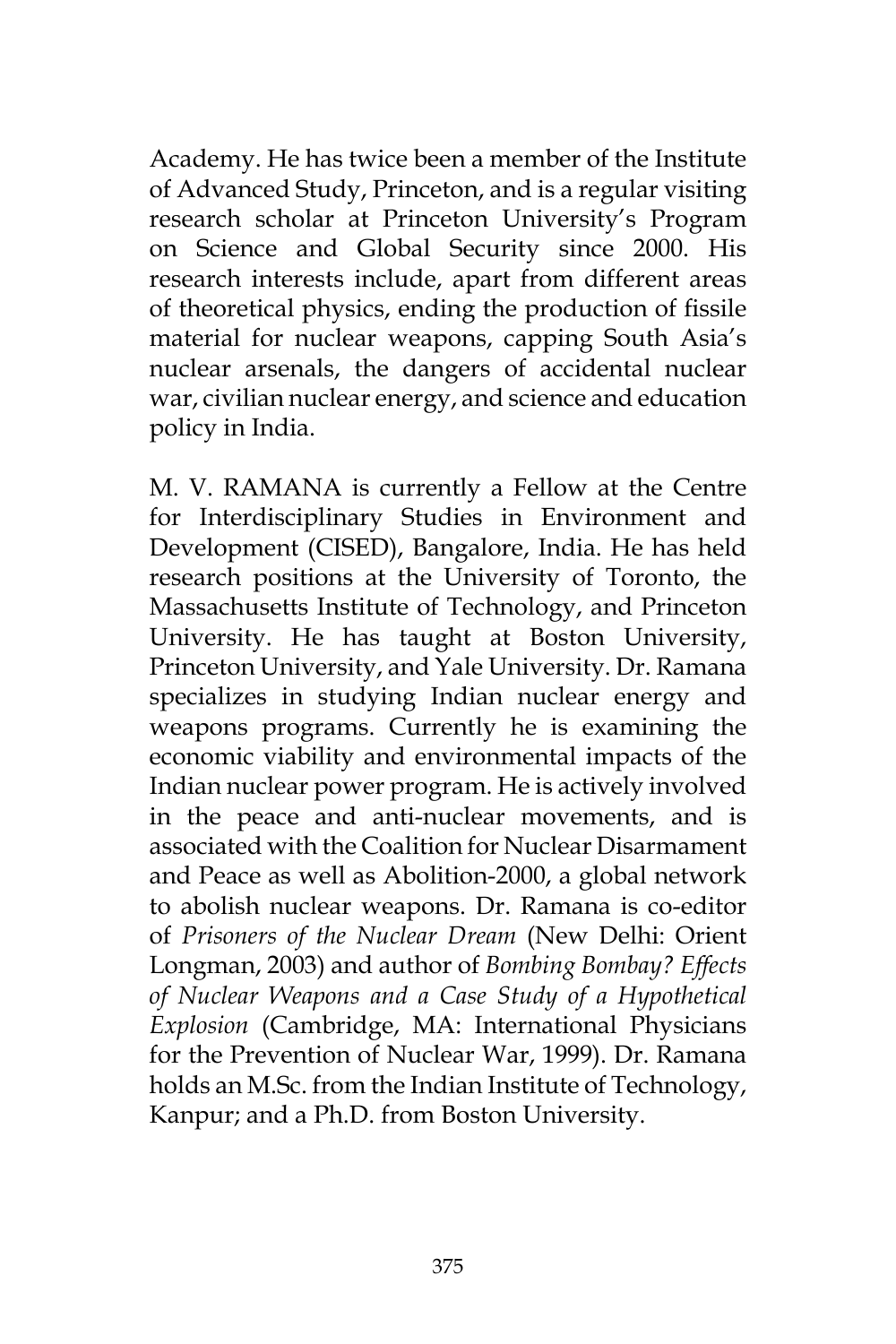HENRY D. SOKOLSKI is the Executive Director of the Nonproliferation Policy Education Center, a Washington-based nonprofit organization founded in l994 to promote a better understanding of strategic weapons proliferation issues for academics, policymakers, and the media. He served from 1989 to 1993 as Deputy for Nonproliferation Policy in the Office of the Secretary of Defense under Paul Wolfowitz and received the Secretary of Defense's Medal for Outstanding Public Service. Prior to his appointment to this post, Mr. Sokolski worked in the Secretary's Office of Net Assessment on proliferation issues. In addition to his Executive Branch service, Mr. Sokolski served from 1984 through 1988 as Senior Military Legislative Aide to Senator Dan Quayle and as Special Assistant on Nuclear Energy Matters to Senator Gordon Humphrey from 1982 through 1983. Mr. Sokolski also served as a consultant on proliferation issues to the intelligence community's National Intelligence Council. After his work in the Pentagon, Mr. Sokolski received a Congressional appointment to the Deutch Proliferation Commission, which completed its report in July of 1999. He also served as a member of The Central Intelligence Agency's Senior Advisory Panel from 1995 to 1996. Mr. Sokolski has been a resident fellow at the National Institute for Public Policy, the Heritage Foundation, and the Hoover Institution. He currently serves as an adjunct professor at the Institute of World Politics in Washington and has taught courses at the University of Chicago, Rosary College, and Loyola University. Mr. Sokolski has authored and edited a number of works on proliferation related issues, including *Best of Intentions: America's Campaign Against Strategic Weapons Proliferation* (Westport, CT: Praeger, 2001), *Getting Ready for a Nuclear-ready Iran* (Carlisle, PA: Strategic Studies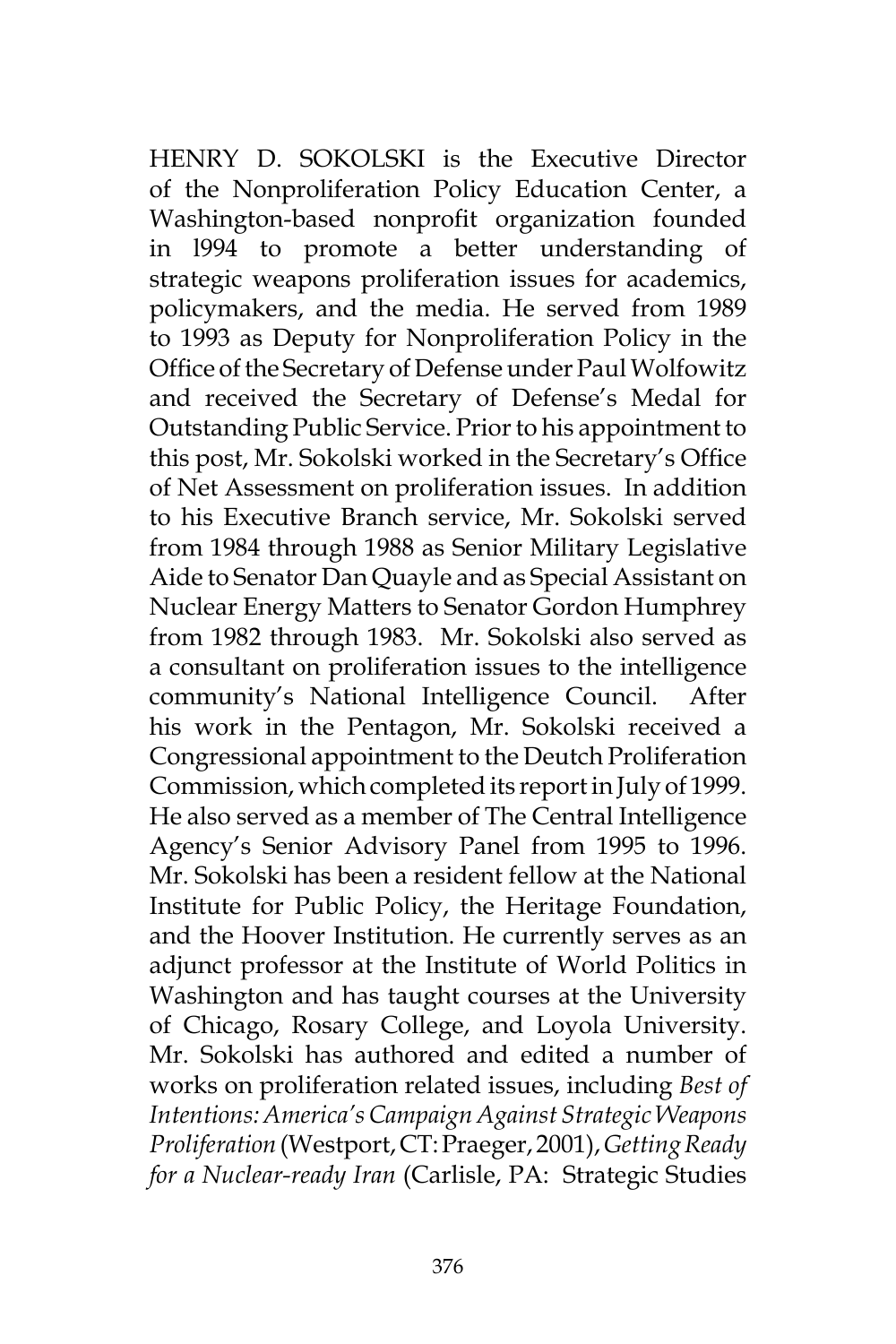Institute, 2005); *Checking Iran's Nuclear Ambitions* (Carlisle, PA: Strategic Studies Institute, 2004); *Getting MAD: Nuclear Mutual Assured Destruction Its Origins and Practice* (Carlisle, PA: Strategic Studies Institute, 2004); *Beyond Nunn-Lugar: Curbing the Next Wave of Weapons Proliferation Threats from Russia* (Carlisle, PA: Strategic Studies Institute, 2002); *21st Century Weapons Proliferation: Are We Ready?* (London: Frank Cass, 2001); *Planning for a Peaceful Korea* (Carlisle, PA: Strategic Studies Institute, 2001); *Prevailing in A Well Armed World* (Carlisle, PA: Strategic Studies Institute, 2000), and *Fighting Proliferation* (Maxwell AFB: Air University Press, 1996). Mr. Sokolski attended the University of Southern California and Pomona College and received his graduate education at the University of Chicago.

BRUNO TERTRAIS was the Director of the Civilian Affairs Committee, NATO Assembly, Brussels from 1990 to 1993. In 1993, he joined the *Délégation aux Affaires Stratégiques* (Policy Division) of the French Ministry of Defense. From 1995 to 1996, he was a Visiting Fellow at the RAND Corporation, Santa Monica, California. From October 1996 until August 2001, he was Special Assistant to the Director of Strategic Affairs at the French Ministry of Defense. Dr. Tertrais is now a Senior Research Fellow at the *Fondation pour la Recherche Stratégique* (FRS), as well as an Associate Researcher at the *Centres d'Etudes et de Recherches Internationales*  (CERI). He is also a member of the International Institute for Strategic Studies (IISS), a contributing editor to *Survival*, a member of the editorial board of the *Washington Quarterly,* and a member of the Gerson Lehman Group Policy Council of Advisors. His latest book in English is *War Without End* (New-York: The New Press, 2005). Dr. Tertrais graduated from the *Institut d'Etudes Politiques de Paris* in 1984. He also holds